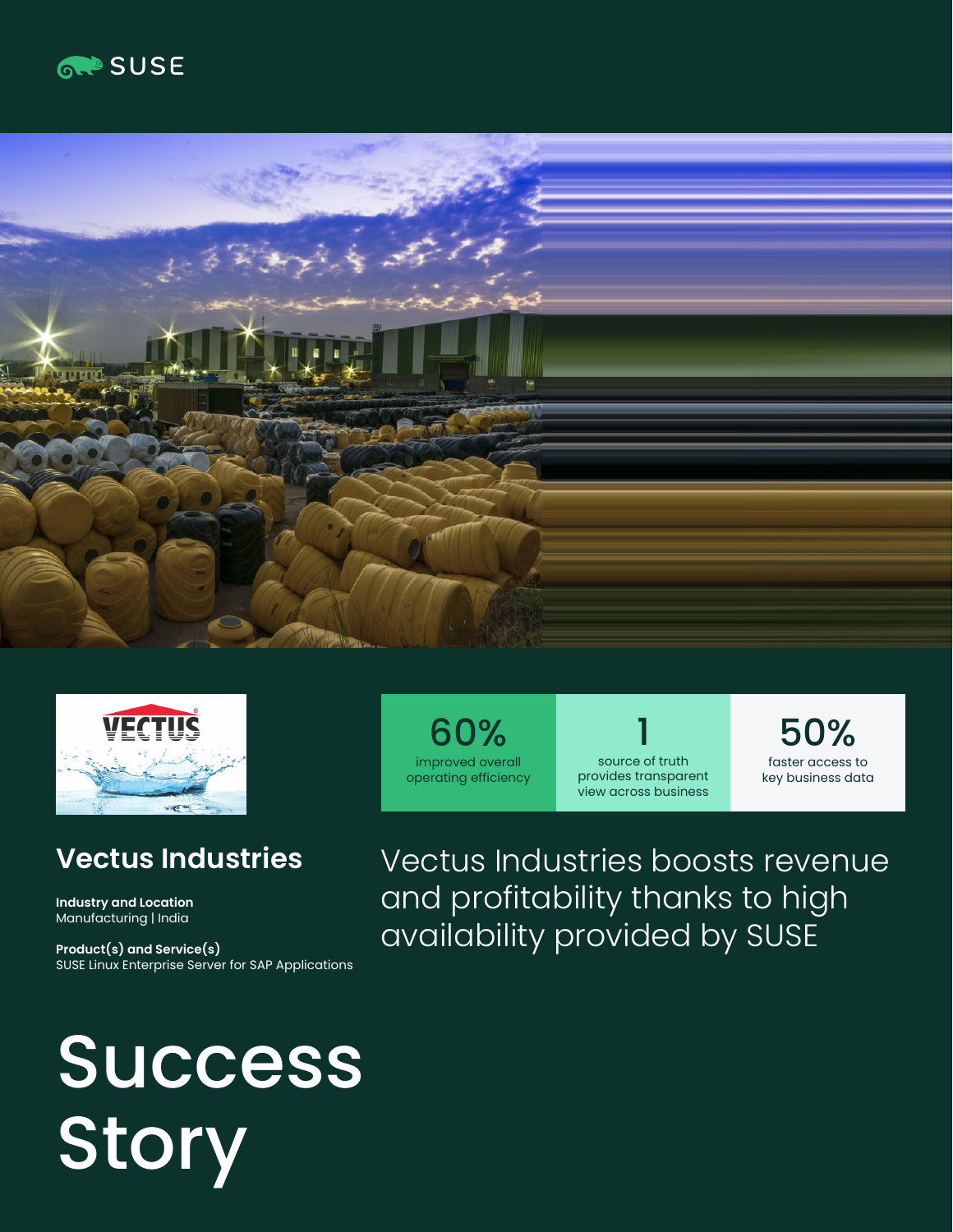

#### **At-a-Glance**

To support its implementation of SAP S/4 HANA, Vectus Industries looked for a high-performance, exceptionally reliable operating system. Impressed by the customer references, total cost of ownership and support available, the company selected SUSE Linux Enterprise Server (SLES) for SAP Applications over other distributions of Linux. With the new solution in place, Vectus Industries enjoys near "five nines" availability, 50% access to key business data, and streamlined operating procedures to boost revenues and profitability.

### Introducing Vectus Industries

#### **Overview**

Headquartered in Noida, Uttar Pradesh, Vectus Industries is India's fastest-growing manufacturer of pipes and water-storage solutions. The company produces plastic water tanks, piping systems, pressure piping, blow-molded tanks and equipment for agricultural and household purposes. In particular, the company pioneers new blow-molding manufacturing techniques.

In the last nine years, Vectus Industries has grown at an average annual rate of 35%, and in the last financial year achieved an overall sales turnover equivalent to USD 90 million. The company operates 13 manufacturing sites in India, and a further 13 depot and office locations across the nation.



#### **Challenge**

As one of India's leading producers of water tanks and piping, Vectus Industries serves a thriving market in a land where smart water management has a significant impact on living standards. During the long dry periods India experiences each year, the availability of stored water becomes vitally important both for human consumption and agriculture.

Despite pioneering new production techniques and achieving impressive annual growth figures, Vectus Industries was prevented from optimizing operational performance by poorly functioning legacy IT systems.

Manish Sinha, head of IT at Vectus Industries, begins: "We previously worked with a limited IT infrastructure that could not support our growing business. Confidence and trust in IT systems was very low across the business—largely because staff could tell that our lack of a robust ERP system hampered our operational efficiency. What's more, coding errors in our applications meant we had to restart up to ten times on some days, causing around 24 hours of downtime every month."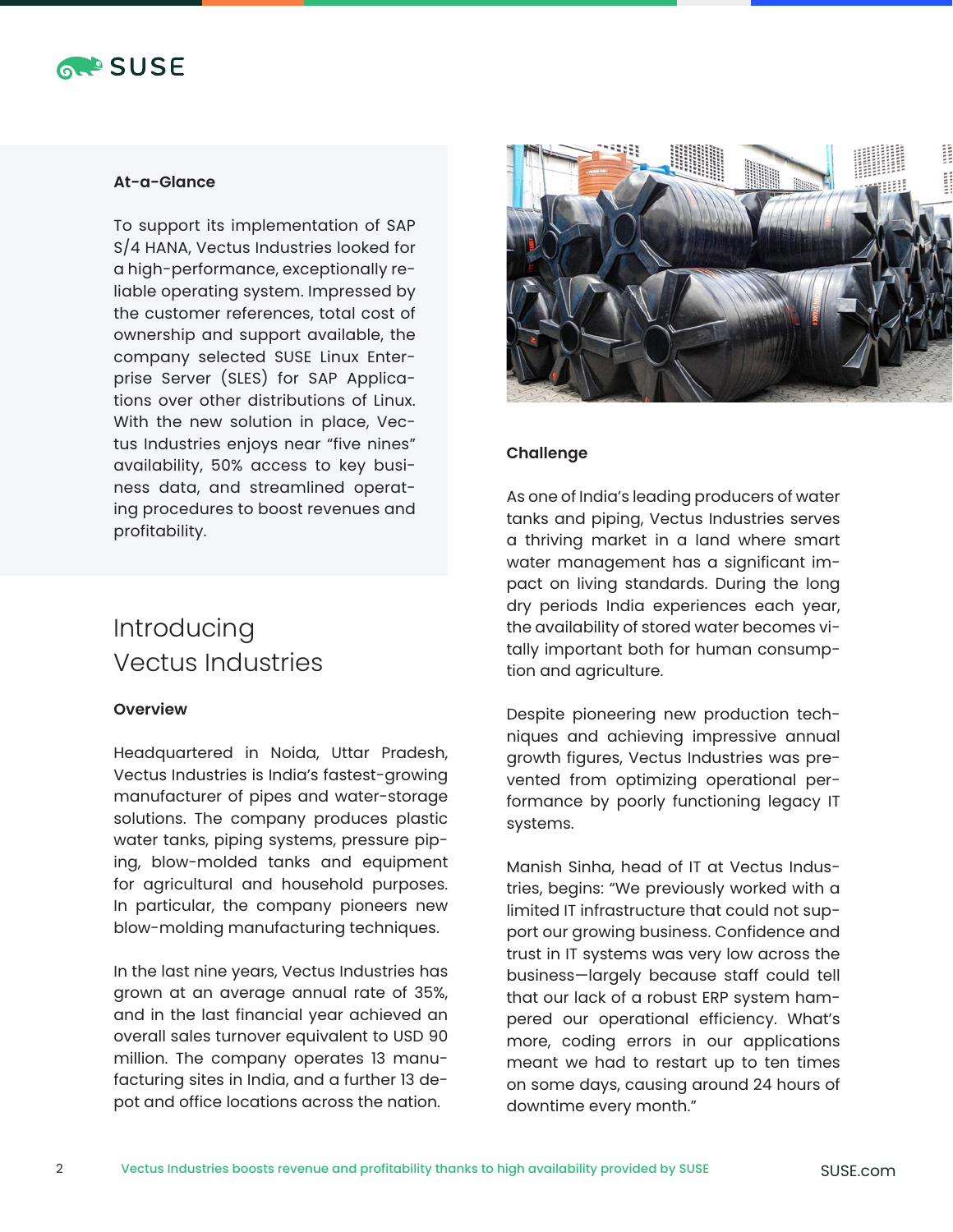

"We knew that S/4 HANA was specifically tested on the SUSE operating system. We felt confident this would minimize the need for frequent upgrades and downtime and contribute to a much lower total cost of ownership compared with other Linux vendors."

Without an integrated enterprise-level core business system in place across the company, Vectus Industries had to manually input data into disparate systems to record customer orders, process billing and keep track of product dispatches. The process was extremely time-consuming, and it often took staff up to 48 hours to enter data on new production during downtime

"A heavy reliance on manual processes also broadened the scope for error," continues Manish Sinha. "Sometimes, employees accidentally made multiple entries for the same order, resulting in customers receiving products twice. Similarly, if we made mistakes such as documenting the original sale but not making a corresponding entry in the billing system, customers received their goods but were never billed.

Even worse, if an order was not entered into our legacy systems correctly, customers would call us and demand updates on where their goods were, and we couldn't give them a satisfactory answer. All in all, our lack of accurate reporting was impacting our service and preventing us from maximizing revenues."

**Manish Sinha** Head of IT Vectus Industries

Equally, without a clear view of historical sales, Vectus Industries was unable to make informed decisions about its inventory and production. For example, because managers could not accurately see which products were selling well, they sometimes missed opportunities to manufacture them in greater volumes and launch snap promotions— causing the company to forgo revenues and customers to walk away empty handed. Similarly, if products were not selling as well as hoped, unsold stock piled up in its depots—a waste of raw materials, labor hours and warehouse space.

End of year financial reconciliations also took several months to complete, as drawing together data from all of Vectus Industries' plants and office locations in order to match billing and payments was an arduous process with the legacy system.

To address these challenges, Vectus Industries began planning 'Project Recharge'—a comprehensive reboot of its IT landscape. The company also intends to position itself for an initial public offering (IPO) in the fu-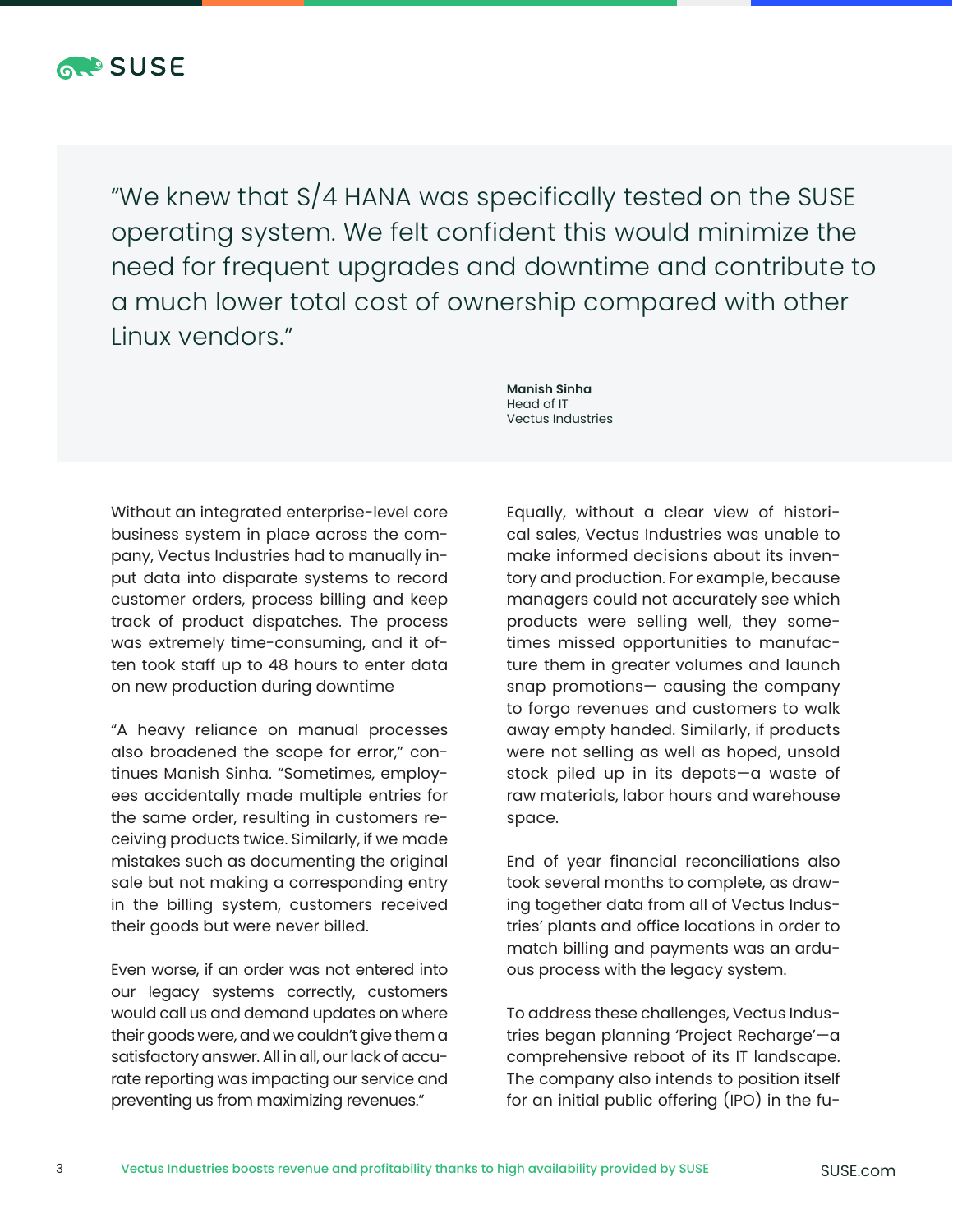

"Since implementing the new architecture, we have experienced no downtime and have not once had to restart the server during working hours—we are achieving close to 'five nines' availability."

> **Manish Sinha** Head of IT Vectus Industries

ture—so finding an enterprise-ready, highperformance platform became vital.

To increase business transparency and take robust control over financial reporting and resources, Vectus Industries chose to deploy SAP S/4 HANA as a core ERP system on Hewlett-Packard hardware. As a crucial element in the new solution, the company needed to find the right operating system to ensure high availability and performance for its mission-critical SAP systems.

#### **Solution**

Vectus Industries launched a detailed RFP and assessed the relative performance, level of support, and total cost of ownership of various operating systems, including other Linux vendors. The outcome was a decision in favor of SLES for SAP Applications to support the new S/4 HANA system.

Manish Sinha continues: "During the assessment stages, we knew we needed a best-of-breed solution. We looked at the Linux distributions from SUSE and the other vendors and concluded that SUSE offers superior performance and stability for SAP S/4 HANA. We were especially impressed with the customer references and use cases presented by SUSE, which illustrated the reliability of the operating system.

"From our background research, we knew that S/4 HANA was specifically tested on the SUSE operating system. We felt confident this would minimize the need for frequent upgrades and downtime, and contribute to a much lower total cost of ownership compared with the other Linux vendors. We came to the conclusion that SUSE also offers better support in India than other Linux providers, which gave us peace of mind that if we had problems, there would be help at hand. We understood that S/4 HANA is a cutting-edge solution used by only one other company in India, so felt that having the best support package available was especially important. This, along with the fact that SUSE is Hewlett-Packard's preferred Linux partner for SAP applications, gave us confidence we had found the right product."

Vectus Industries worked with a local partner to implement the new IT infrastructure, with VMware software virtualizing SLES for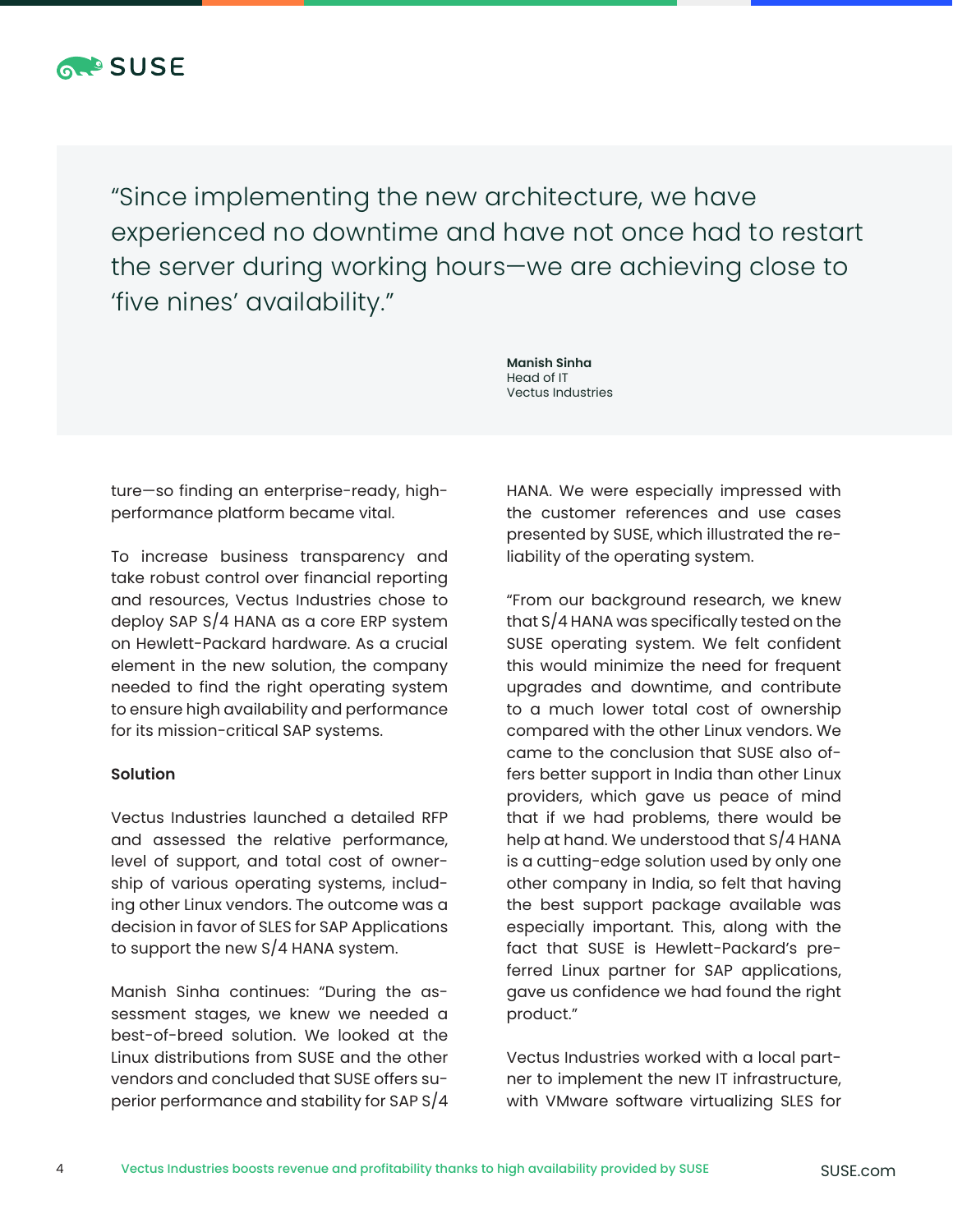

SAP Applications to form 13 separate instances across its network. Built-in load balancing and clustering features ensure exceptionally high availability for seven key SAP modules: Materials Management, Sales and Distribution, Production Planning, Procurement, Quality Management, Finance and Controlling, and Human Capital Management. The company is now considering extending the roll-out of SLES for SAP Applications to a secondary site for disaster recovery (DR).

Vectus Industries uses the Page Cache Management capability of SUSE Linux Enterprise Server (SLES) to ensure high performance when working on large SAP HANA workloads. Normally, the Linux kernel frees up rarely accessed application memory pages and uses them as a cache for files. As many SAP applications require rapid access to data, even if they are accessed infrequently, the kernel-tune option steps in, limits the level of cached memory and prioritizes application memory, to keep response times as fast as possible for users.

Manish Sinha notes that his staff quickly became proficient at using the new platform: "Our infrastructure team had no prior experience working with SUSE Linux Enterprise Server, but found it easy to master after a little instruction from the implementation partner. We particularly value the YaST configuration tool, which makes it quick and simple to install new virtual servers and offers a user-friendly graphical interface."

In the event of any difficulties with the operating system, Vectus Industries can simply raise a support ticket as part of its contract with Hewlett Packard—though since the roll-out, not a single ticket has been raised, as Manish Sinha explains: "One of the best things about working with the SUSE technology is that we experience no issues with patch management. When we used non-Linux operating systems, we had to call out for repairs once or twice a month."

#### **Results**

Vectus Industries achieved a rapid roll-out of its new IT landscape, going live in 24 locations across India inside four and a half months. This is only the second implementation of SAP S/4 HANA in India, and the first within the Indian plastics industry. As an operating system optimized out-of-thebox for SAP, SLES for SAP Applications was a decisive element in the speed of the rollout and is now helping Vectus Industries to optimize business efficiency.

Manish Sinha states: "When using our legacy system, we faced major issues with server downtime that caused staff to put in extra shifts to enter data, costing up to 12 million Rupees (USD 180,000) in overtime payments. Since implementing the new architecture, we have experienced no downtime and have not once had to restart the server during working hours—we are achieving close to 'five nines' availability.

"With the server online constantly, staff no longer need to wait around inactive before they can perform their jobs and enter data, and our corporate team do not have to take the time to process overtime payments. In all, we believe that we have increased total operating efficiency by 60% across the company.

"The SUSE operating system is crucial to securing these savings. Even when our hardware runs well, it needs the operating system to ensure smooth communication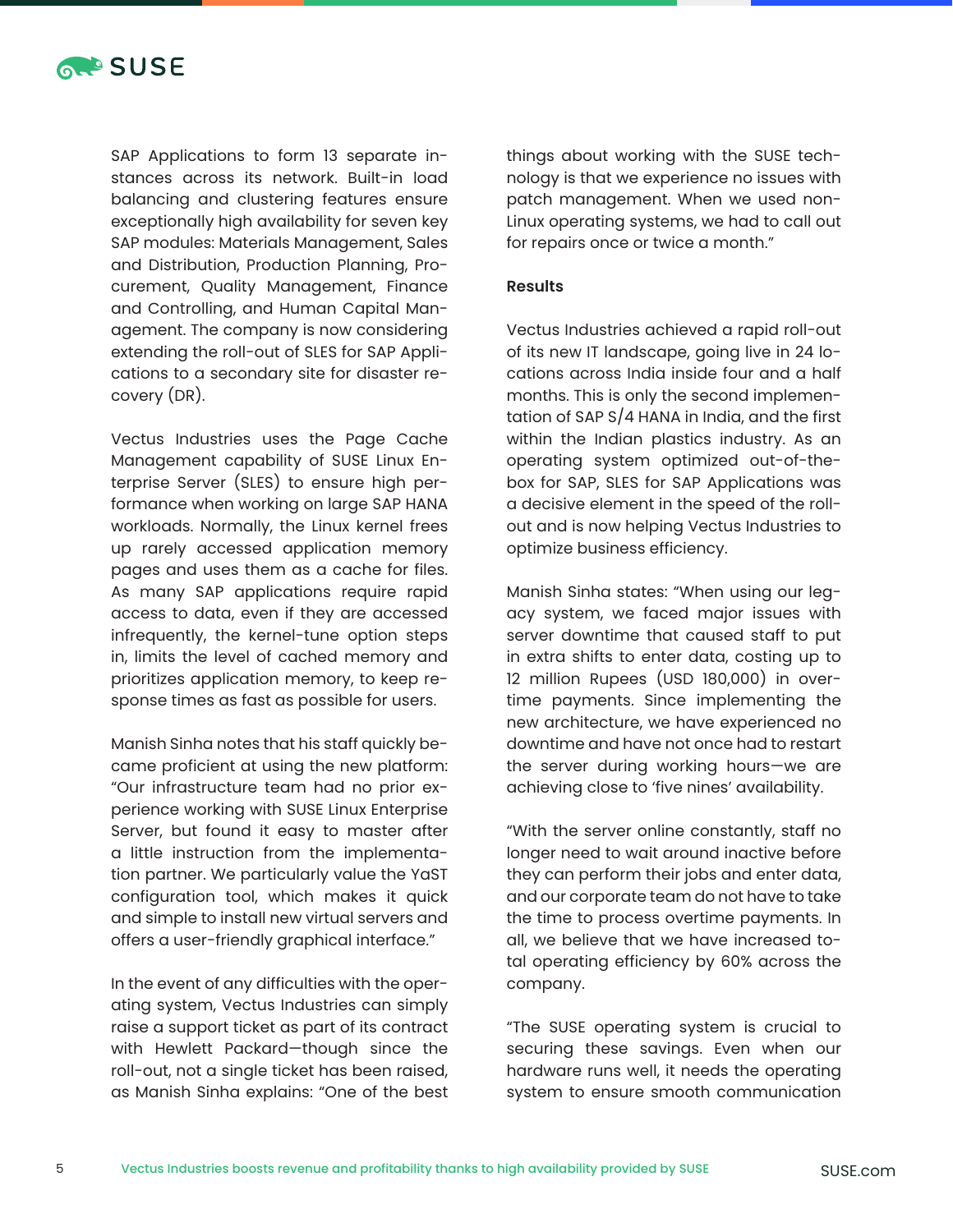

with the SAP software. SUSE Linux Enterprise Server for SAP Applications gives us the firm, robust foundation we need and fits handin-glove with our SAP applications."

With the new ERP solution in place, Vectus Industries has reduced its reliance on manual data entry and now generates instant customer invoices and accurate sales records. Customers receive SMS messages to inform them that their orders have been processed and dispatched. Meanwhile, the finance team at Vectus Industries enjoys real-time access to data to monitor business performance, enabling smarter budgeting and planning.

Manish Sinha continues: "We now have 50% faster access to financial data, thanks to a single source of truth documenting performance across the company. This means we can check inventories to spot if stock is piling up or particular products are selling especially well, and launch innovative promotional schemes to maximize profits.

"When the time comes to perform our endof-year reconciliation, the report is ready at the click of a button, rather than taking months to complete. As a result, we are much more agile."

This rapid one click accounting and crossbusiness transparency helps Vectus Industries easily meet compliance regulations, and complete audits and financial reporting speedily.

With the company moving towards an IPO in 2020, the implementation of SAP HANA and SLES brings this milestone significantly closer. Manish Sinha elaborates: "With improved asset monitoring and optimal use of

resources, we can build the confidence of current stakeholders and begin to attract new investors to take the business to the next level of growth."

The company now compares accurate sales data with depot inventories, gaining a clear picture of procurement needs and enabling it to cut out costly waste through the build-up of unneeded stock. In particular, Vectus Industries discovered that when some of its manufacturing plants created a new mold, they would carry out a 24 hour production run—despite this leading to stock pile-ups.

"We found that we had enough stock of certain products to last us over two years. We instantly put production of those items on hold and stopped the practice of 24 hour production runs. We now run just long enough to form the number of tanks and pipe products that we know we can sell. This has cut our labor and power costs, and we no longer use as much raw material."

By cutting the amount of unneeded stock in its supply system, Vectus Industries was able to move to smaller storage depots, thereby achieving further cost savings. As fewer raw materials are required for its production runs, the company has also reduced the total procurement cycle time from over three weeks to just 15 days.

Vectus Industries also struggled in the past to keep tabs on the level of credit extended to customers. In some cases, only a few members of the accounting staff would know the quantity of goods a particular buyer had recently ordered and made payments for. If they were out of the office or engaged on a different job on the day that another order came in from that buyer,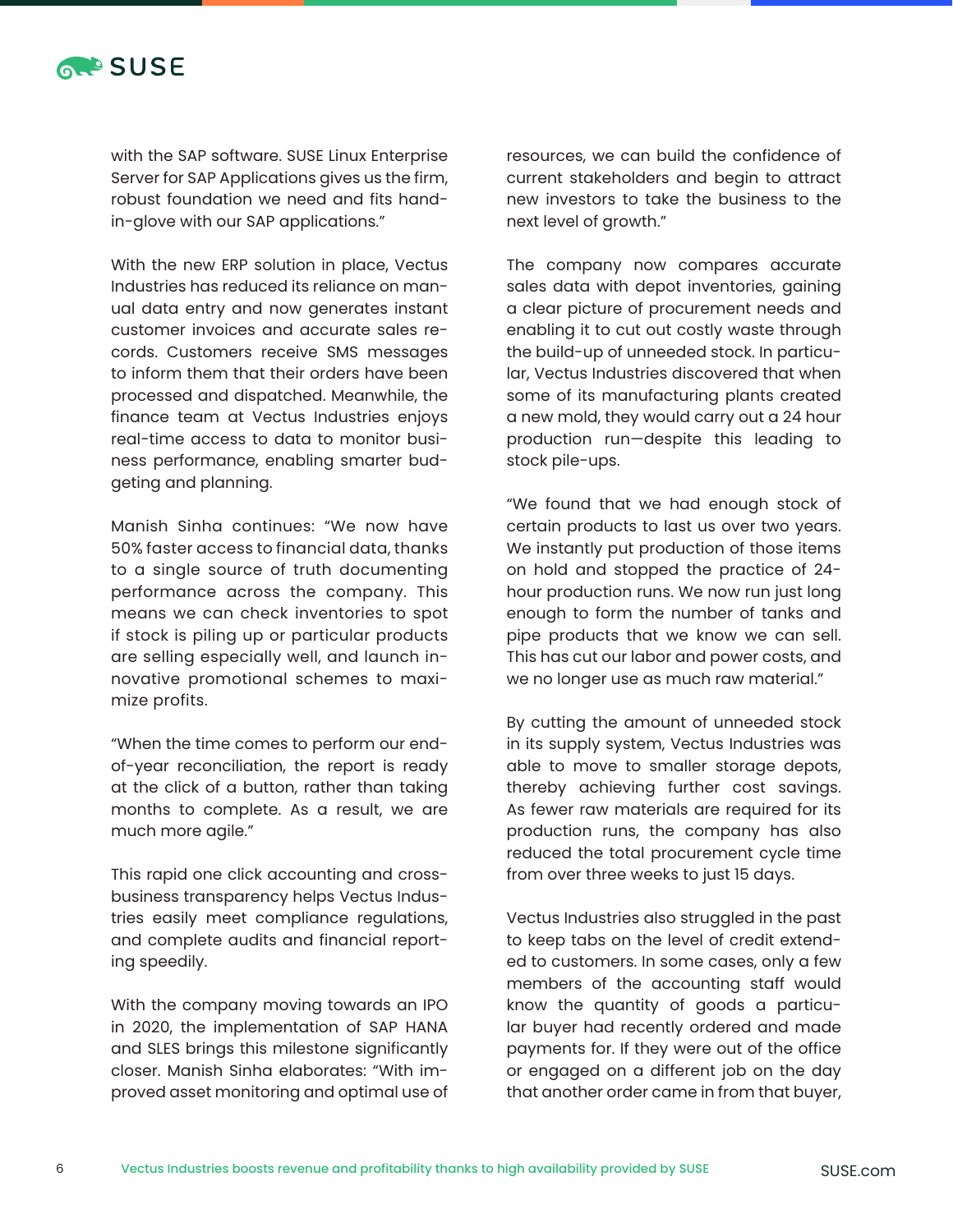

the company in some cases would send out the materials irrespective of whether payments were up to date. With the new ERP system, the extent of outstanding invoices is clear for every customer, and buyers can be blocked from making new purchases until all past invoices are paid in full.

The new IT environment also enables exciting new streams of business for Vectus Industries: "We often notice that our customers buy water tanks from us, but then fail to take measures to keep the tank clean and hygienic. We plan to develop a mobile app that integrates with our SAP system, through which customers can find local plumbers and arrange to have their tank cleaned to keep the water inside hygienic and safe for consumption."

Manish Sinha concludes: "Thanks to our revamped ERP solution supported by SUSE Linux Enterprise Server, we have built a foundation to benefit the entire organization and help us drive up profit margins, reach even more customers, and grow even faster."

#### **Benefits**

- Improved overall operating efficiency by 60%
- Lifted availability to almost "five nines" from 24 hours of downtime a month previously
- Reduced manual data entry and enabled instant billing and invoices
- Single source of truth provides transparent view across business
- 50% faster access to key business data

#### **Find out how SUSE can help you become an innovation hero!**

- Sales-Inquiries-APAC@suse.com
- Sales-Inquiries-EMEA@suse.com
- Sales-Inquiries-LATAM@suse.com
- Sales-Inquiries-NA@suse.com